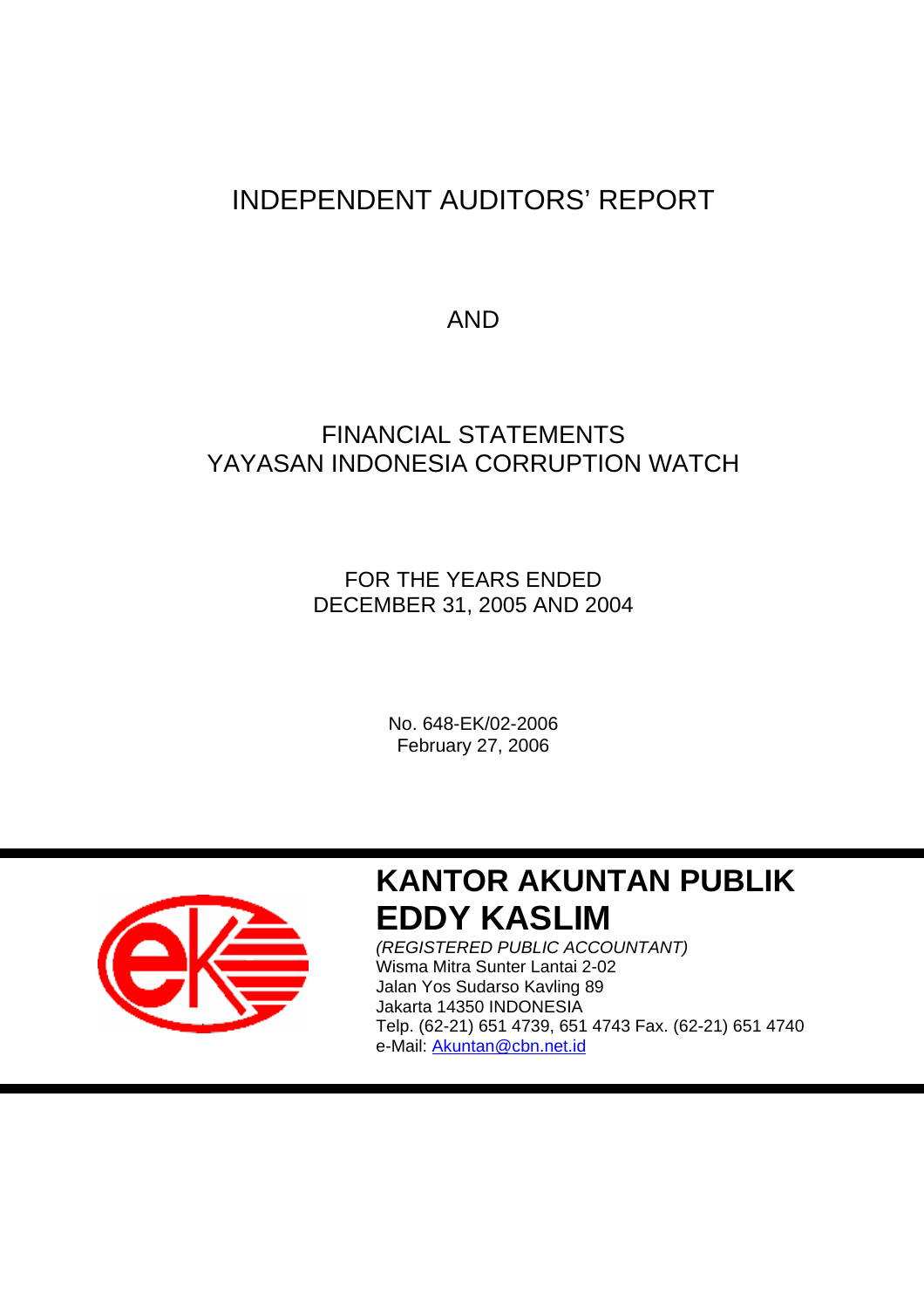# TABLE OF CONTENTS

|                                                                                         | Page |
|-----------------------------------------------------------------------------------------|------|
| <b>TABLE OF CONTENTS</b>                                                                |      |
| <b>INDEPENDENT AUDITORS' REPORT</b>                                                     | ii   |
| FINANCIAL STATEMENTS - As of December 31, 2005 and 2004<br>and for the years then ended |      |
| <b>Statement of Financial Position</b>                                                  | 1    |
| <b>Activities Report</b>                                                                | 2    |
| Statements of changes in Fund Balance                                                   | 3    |
| <b>Statements of Cash Flows</b>                                                         | 4    |
| Notes to Financial Statements                                                           | 5    |
| Additional Information                                                                  | 15   |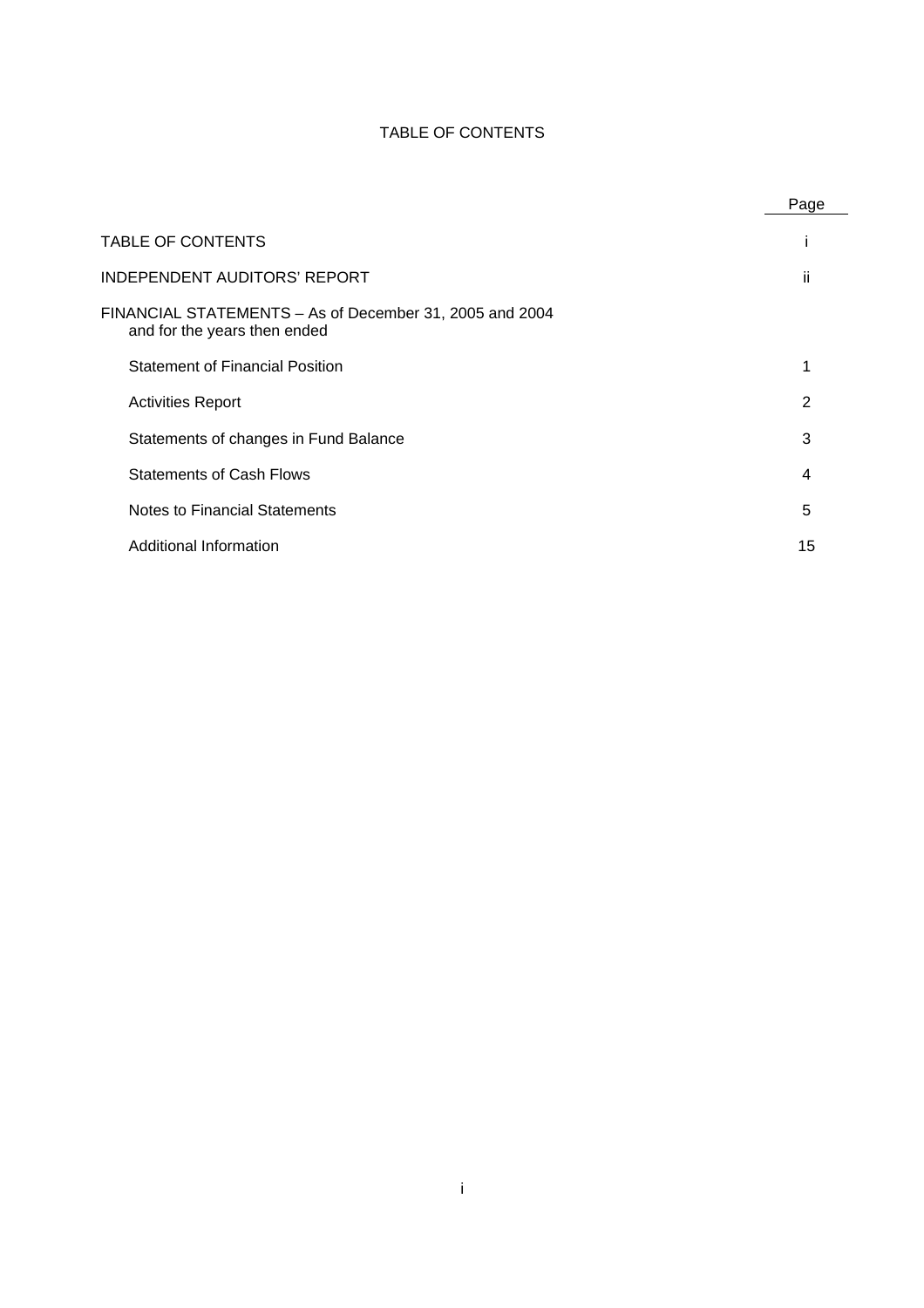#### INDEPENDENT AUDITORS' REPORT No.: 648-EK/02-2006

Board of Executives Yayasan Indonesia Corruption Watch (ICW) Jakarta - Indonesia

We have audited the accompanying statement on financial position of Yayasan Indonesia Corruption Watch (ICW) as of December 31, 2005 and 2004, activities report and cash flows for the year then ended, which are expressed in Indonesia Rupiah. These financial statements are the responsibility of the Board of Yayasan Indonesia Corruption Watch. Our responsibility is to express an opinion on these financial statements based on our audits.

We conducted our audits in accordance with auditing standards established by the Indonesian Institute of Accountants. Those standards require that we plan and perform the audit to obtain reasonable assurance about whether the financial statements are free of material misstatement. An audit includes examining, on a test basis, evidence supporting the amounts and disclosures in the financial statements. The audits also include assessing the accounting principles used and significant estimates made by management, as well as evaluating the overall financial statement presentation. We believe that our audits provide a reasonable basis for our opinion.

In our opinion, the financial statements referred to above present fairly, in all material respects, the financial position of Yayasan Indonesia Corruption Watch (ICW) as of December 31, 2005 and 2004 and the results of their operations and its cash flows for the year then ended in conformity with generally accepted accounting principles in Indonesia.

REGISTERED PUBLIC ACCOUNTANT EDDY KASLIM Business License No. KEP-610/KM.17/1998

Eddy Kaslim, SE, MM, MAcc. License No. 98.1.0057

Jakarta, February 27, 2006.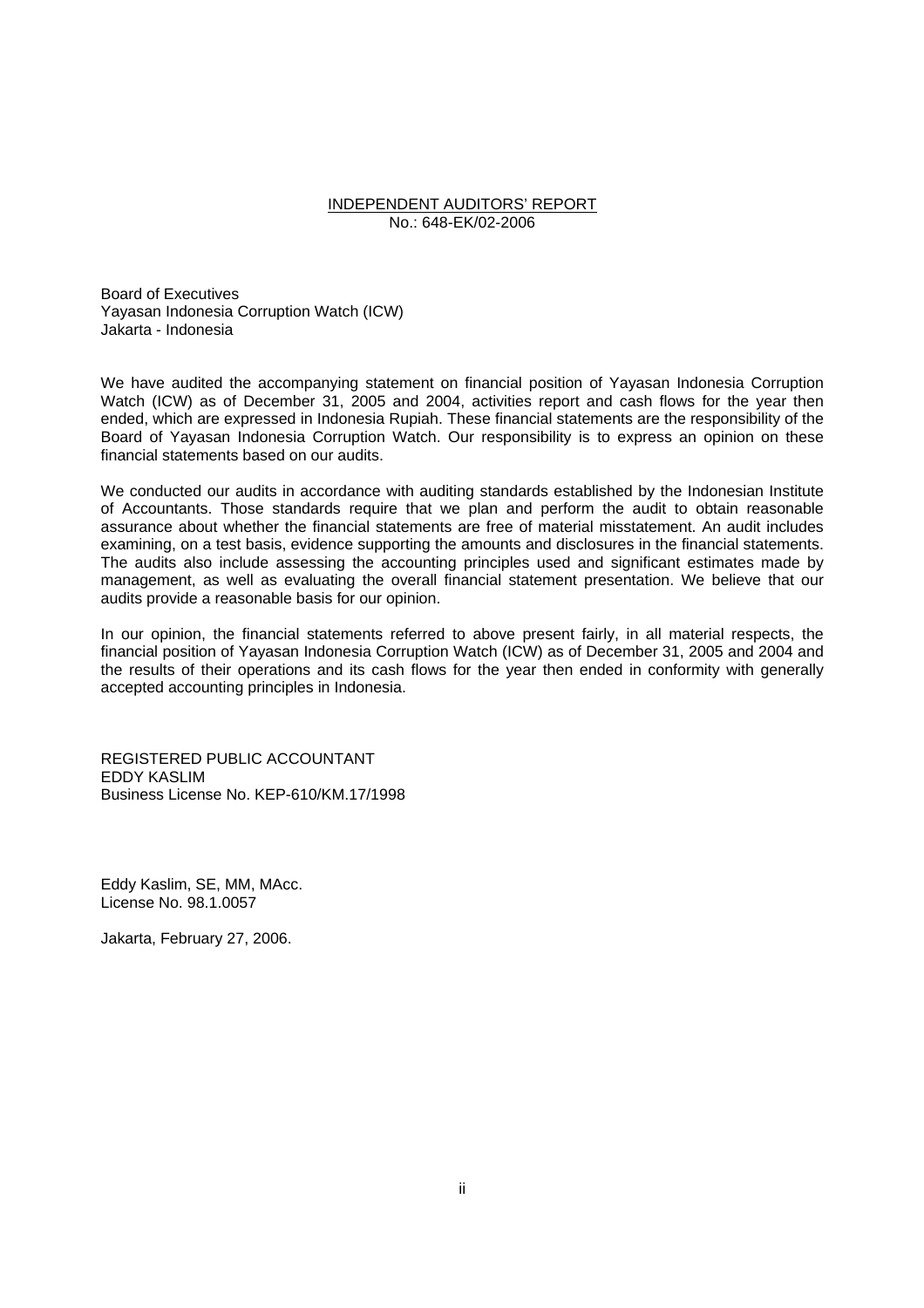#### YAYASAN INDONESIA CORRUPTION WATCH (ICW) STATEMENT OF FINANCIAL POSITION AS OF DECEMBER 31, 2005 AND 2004

|                                      | <b>Notes</b> | 2005             | 2004             |
|--------------------------------------|--------------|------------------|------------------|
| <b>ASSETS</b>                        |              | <b>Rp</b>        | <b>Rp</b>        |
| <b>Current Assets</b>                |              |                  |                  |
| Cash and equivalents                 | 2c, 2e, 4    | 1.863.571.027,34 | 889.718.843,00   |
| Prepayment                           | 5            | 262.894.339,00   | 109.473.662,00   |
| Total current assets                 |              | 2.126.465.366,34 | 999.192.505,00   |
| <b>Fixed Assets</b>                  |              |                  |                  |
| Cost of acquisition                  | 2f, 6        | 307.114.925,00   | 240.017.900,00   |
| Accumulated depreciation             |              | (307.114.925,00) | (200.491.075,00) |
| <b>Total Fixed Assets</b>            |              |                  | 39.526.825,00    |
| <b>TOTAL ASSETS</b>                  |              | 2.126.465.366,34 | 1.038.719.330,00 |
| <b>LIABILITIES AND FUND BALANCES</b> |              |                  |                  |
| Liabilities                          | 7            | 213.731.949,25   | 204.148.922,00   |
|                                      |              |                  |                  |
| <b>Fund Balances</b><br>Unrestricted |              |                  |                  |
|                                      | 8,2g         | 20.100.083,36    | 66.347.764,00    |
| Temporary restricted                 | 8,2g         | 1.892.633.333,73 | 768.222.644,00   |
| <b>Total Fund balances</b>           |              | 1.912.733.417,09 | 834.570.408,00   |
| TOTAL LIABIITIES AND FUND BALANCES   |              | 2.126.465.366,34 | 1.038.719.330,00 |
|                                      |              |                  |                  |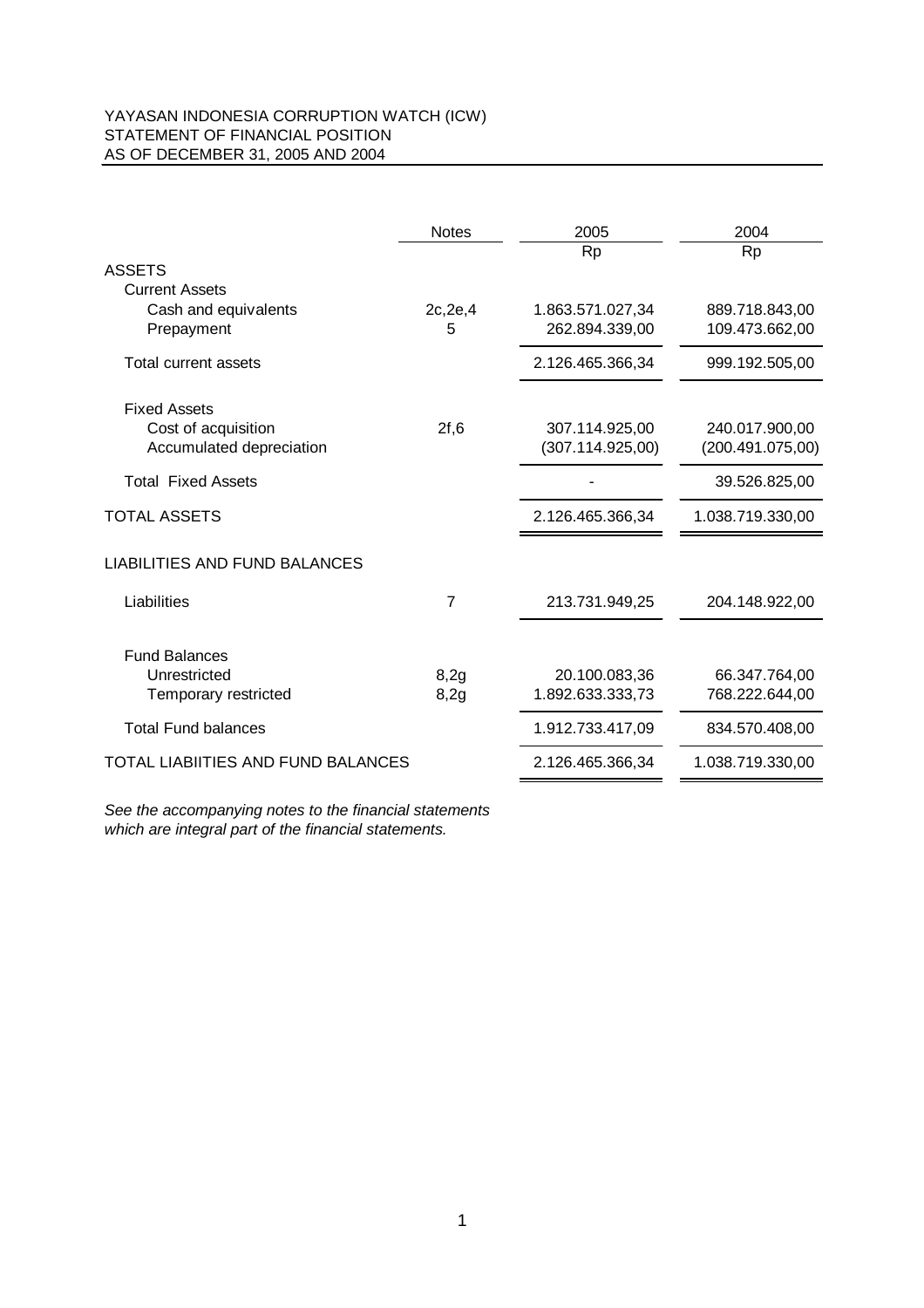#### YAYASAN INDONESIA CORRUPTION WATCH (ICW) ACTIVITIES REPORT FOR THE YEARS ENDED DECEMBER 31, 2005 AND 2004

|                                         | <b>Notes</b> | 2005             | 2004             |
|-----------------------------------------|--------------|------------------|------------------|
|                                         |              | <b>Rp</b>        | <b>Rp</b>        |
| <b>RECEIPT</b>                          |              |                  |                  |
| <b>Fund from Grantor</b>                | 2c, 2d, 9    | 4.778.477.053,73 | 3.766.599.324,00 |
| Non Program                             | 2c, 2d, 11   | 9.372.578,29     | 95.467.613,00    |
| <b>Total Receipt</b>                    |              | 4.787.849.632,02 | 3.862.066.937,00 |
|                                         |              |                  |                  |
| <b>EXPENITURES</b>                      |              |                  |                  |
| Programmes                              | 2d, 10       | 3.678.020.206,00 | 3.314.932.128,00 |
| Expenditures non program                | 2d, 12       | 98.763.441,93    | 167.729.972,00   |
| <b>Total Expenditures</b>               |              | 3.776.783.647,93 | 3.482.662.100,00 |
| <b>Excess Receipt Over Expenditures</b> |              | 1.011.065.984,09 | 379.404.837,00   |
|                                         |              |                  |                  |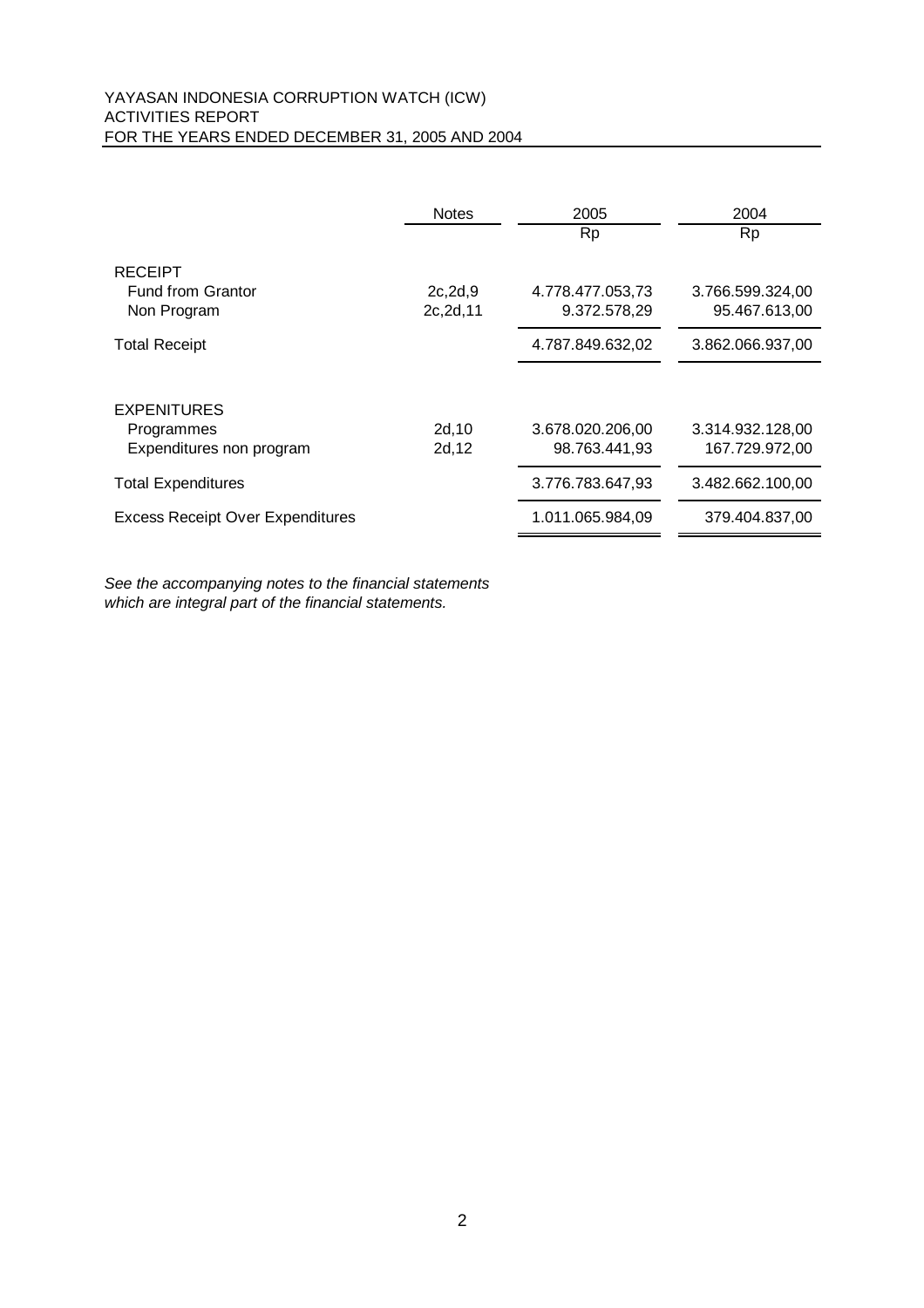#### YAYASAN INDONESIA CORRUPTION WATCH (ICW) STATEMENTS OF CHANGES IN FUND BALANCES FOR THE YEARS ENDED DECEMBER 31, 2005 AND 2004

|                                                             | Unrestricted     | <b>Temporary Restricted</b> | <b>TOTAL</b>       |
|-------------------------------------------------------------|------------------|-----------------------------|--------------------|
|                                                             | Rp               | Rp                          | Rp                 |
| Beginning Balance at<br>January 01, 2004                    | 176.497.461,00   | 278.668.110,00              | 455.165.571,00     |
| <b>Excess Receipt Over Expenditures</b><br><b>Year 2004</b> | (110.149.697,00) | 489.554.534,00              | 379.404.837,00     |
| Ending Balance, December 31, 2004                           | 66.347.764,00    | 768.222.644,00              | 834.570.408,00     |
| Received from TAF Aceh                                      |                  | 685.100.000,00              | 685.100.000,00     |
| Received from TAF                                           |                  | 721.830.000,00              | 721.830.000,00     |
| Received from 11.11.11                                      |                  | 503.500.567,00              | 503.500.567,00     |
| Received from Hivos Aceh                                    |                  | 882.298.995,00              | 882.298.995,00     |
| Received from OWA Aceh                                      |                  | 19.040.000,00               | 19.040.000,00      |
| Received from 11.11.11 Aceh                                 |                  | 392.806.800,00              | 392.806.800,00     |
| Received from ICCO                                          |                  | 474.440.000,00              | 474.440.000,00     |
| Received from Imparsial                                     |                  | 86.177.000,00               | 86.177.000,00      |
| Received from Hivos Capacity                                |                  | 117.050.000,00              | 117.050.000,00     |
| Received from Hivos Korpol                                  |                  | 428.900.000,00              | 428.900.000,00     |
| Received from SEACA                                         |                  | 9199366,23                  | 9199366,23         |
| Received from OWA CPLG                                      |                  | 224.824.831,50              | 224.824.831,50     |
| Received from Tyfa                                          |                  | 9.239.740,00                | 9.239.740,00       |
| Received from Fitra                                         |                  | 201.000.000,00              | 201.000.000,00     |
| <b>Others Receipt</b>                                       | 9.372.578,29     | 23.069.754,00               | 32.442.332,29      |
| Programme                                                   |                  | (3.678.020.206,00)          | (3.678.020.206,00) |
| Personnal and Organization                                  | (31.666.416,93)  |                             | (31.666.416,93)    |
| Depreciation                                                | (67.097.025,00)  |                             | (67.097.025,00)    |
| Unjustified funds                                           | 43.143.183,00    | 23.953.842,00               | 67.097.025,00      |
| Ending Balance, December 31, 2005                           | 20.100.083,36    | 1.892.633.333,73            | 1.912.733.417,09   |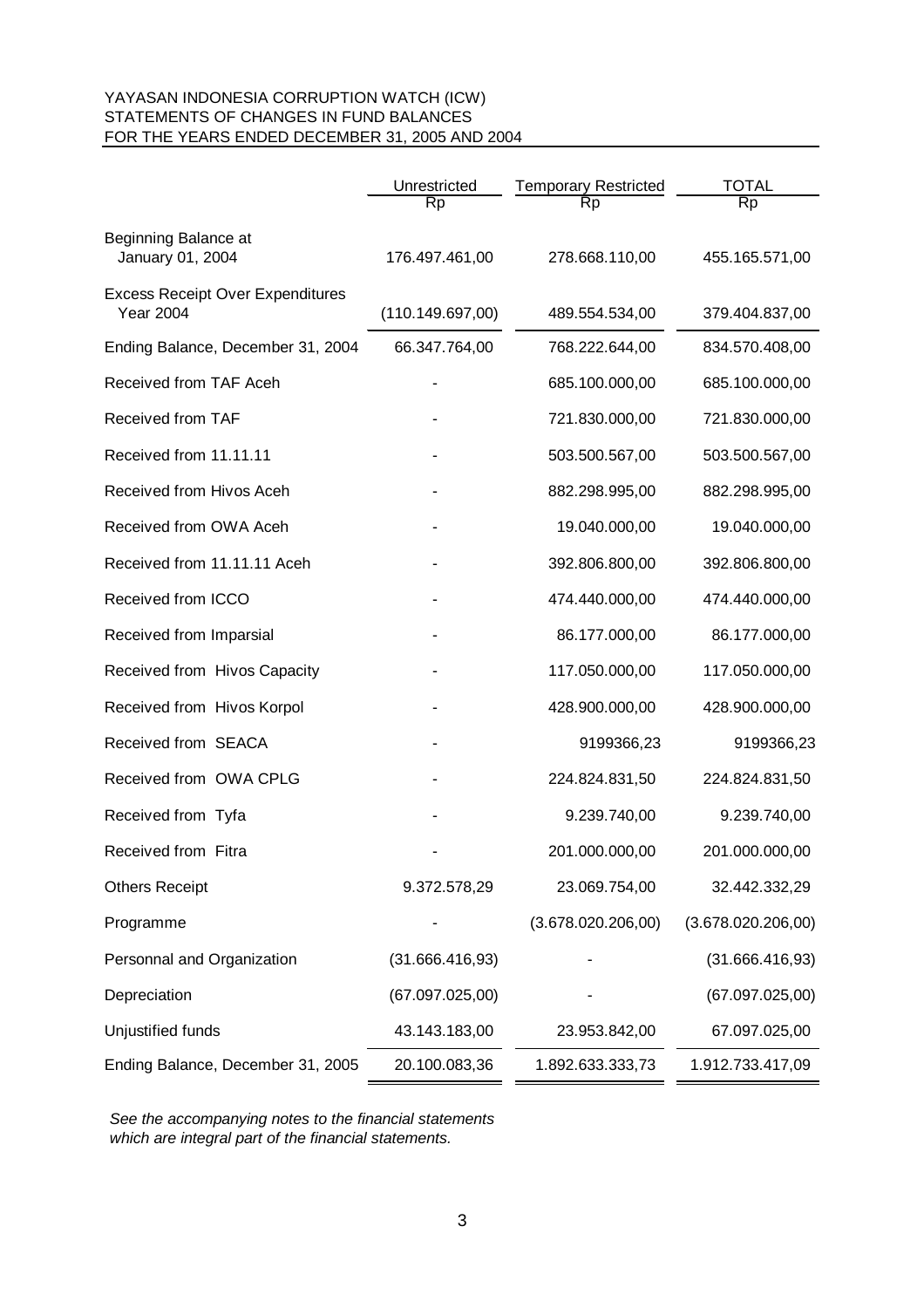#### YAYASAN INDONESIA CORRUPTION WATCH (ICW) STATEMENT OF CASH FLOWS FOR THE YEARS ENDED DECEMBER 31, 2005 AND 2004

|                                                                                                     | 2005                             | 2004                             |
|-----------------------------------------------------------------------------------------------------|----------------------------------|----------------------------------|
|                                                                                                     | <b>Rp</b>                        | <b>Rp</b>                        |
| Cash Flows From Operating Activities<br><b>Excess Receipt over Expenditures</b>                     | 1.011.065.984,09                 | 379.404.837,00                   |
| Adjustment to reconcile net income to net<br>cash provided by operating activities:<br>Depreciation | 67.097.025,00                    | 60.004.475,00                    |
| Charged book value of fixed assets                                                                  | 106.623.850,00                   |                                  |
| Changes in fund balance:<br>(Increase)/decrease in prepayment                                       | (153.420.677,00)                 | 122.270.027,00                   |
| Increase / (decrease) in liabilities                                                                | 9.583.027,25                     | 204.148.922,00                   |
| Net cash provided by operating activities                                                           | 1.040.949.209,34                 | 765.828.261,00                   |
| Cash Flows From Investing Activities<br>Addition in equipment                                       | (67.097.025,00)                  | (4.039.000,00)                   |
| Cash Flows From Financing Activities                                                                |                                  |                                  |
| Net increase (decrease) in cash<br>Cash On Hand And In Banks, Beginning                             | 973.852.184,34<br>889.718.843,00 | 761.789.261,00<br>127.929.582,00 |
| Cash On Hand And In Banks, Ending                                                                   | 1.863.571.027,34                 | 889.718.843,00                   |
|                                                                                                     |                                  |                                  |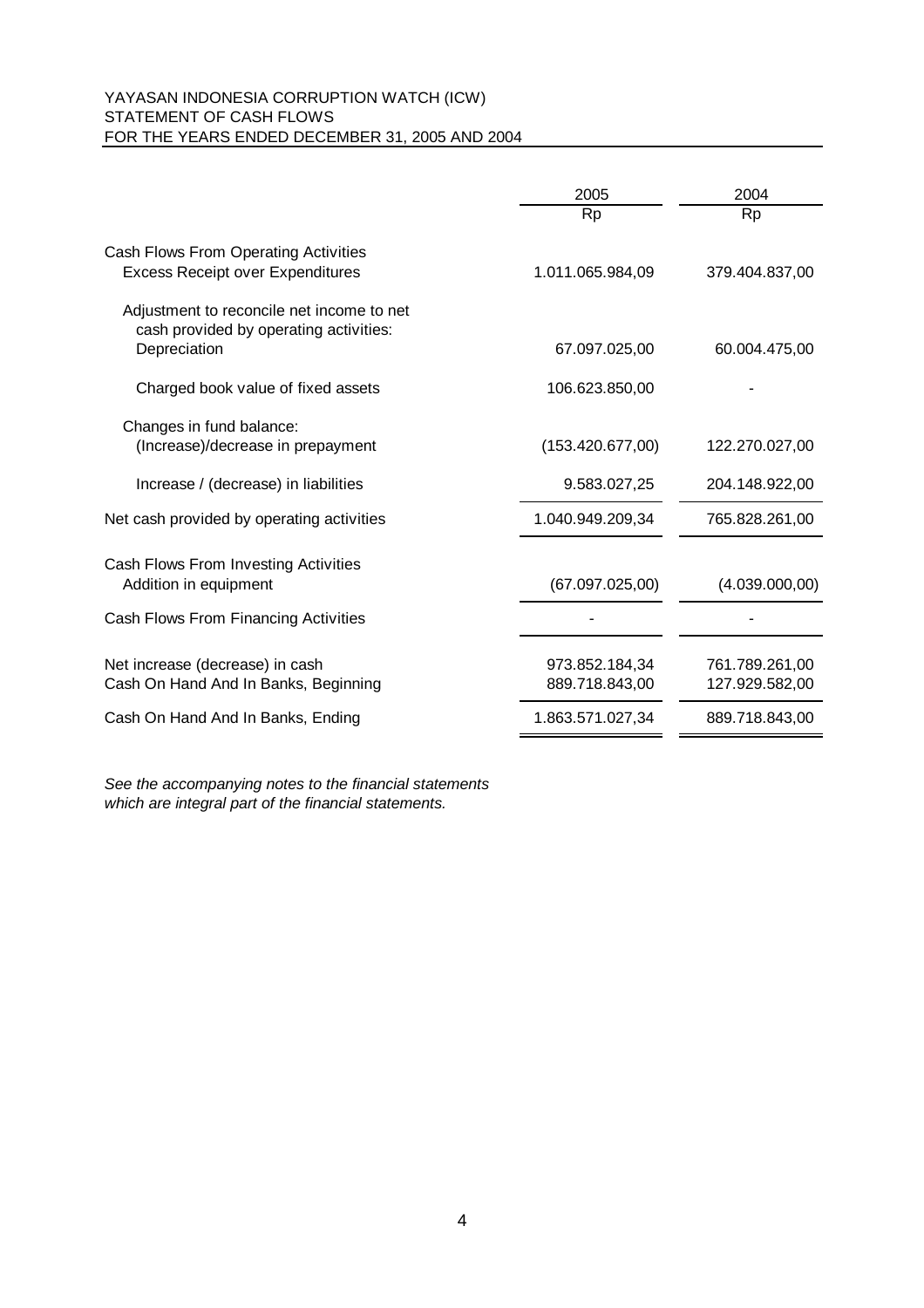1. GENERAL

Yayasan Indonesia Corruption Watch, which is abbreviated into ICW was established on June 21, 1998, for an indefinite period under the Deed of Notary DR. H. Teddy Anwar, SH.SpN. dated April 28, 2000 Number: 54.

The above mentioned Articles of Association were amended by the statement Deed on Decision of the meeting held on July 5, 2000 Number: 20, which was prepared in the presence of the same Notary.

ICW has Pancasila and the 1945 constitution as the principle.

The purpose and objective of ICW is:

To empower the community to realize the bureaucracy, legal, social, political, and economic system which have justice and is free from corruption.

In Order to achieve the above mentioned purpose and objective, this Foundation sets up Indonesia Corruption Watch offices in Jakarta and other places and makes the following efforts:

- a. Receiving complaints from the community regarding corruption practices committed by the authorities.
- b. Implementing the education and creating public awareness in order to encourage anti corruption social movement on social and economic rights in relation to the government and the private sector.
- c. Conducting studies and researches regarding sources and methods of corruption for and/or as well as uncovering corruption practices.
- d. Submitting opinions, both recommendation, criticisms and comments to the authorized institutions (judicative, legislative, and executive areas) as well as to the general public regarding problems of corruption in various areas (social, political and economic areas).
- e. Conducting campaigns to stigmatize business circle, politicians and public officials who get in valued in corruption practices and corruption indicator.
- f. Encouraging the process of ethics and moral standards enforcement in the circles of officials, the general public, businessman, accountants, engineers, notaries, lawyers and other professional circles.
- g. Organizing publications and setting up libraries.
- h. Establishing cooperation with governmental and non governmental institutions and/or agencies in Indonesia as well as international institutions.
- i. And other efforts, which are not against the purpose and objective of the Foundation.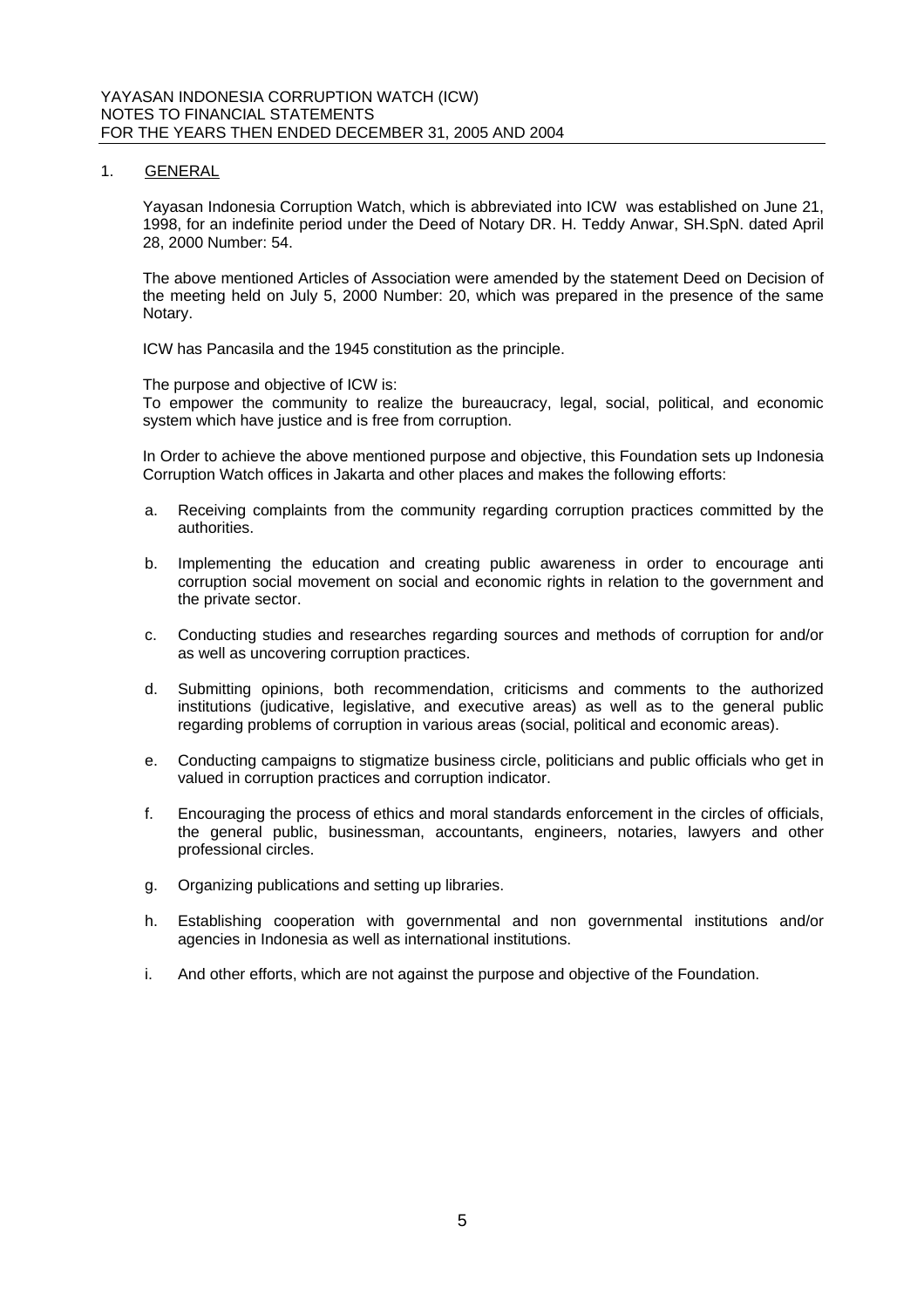#### 1. GENERAL (Continued)

Yayasan Indonesia Corruption Watch is an independent corporate which is non profit and has member. And also does not have shareholders or the member who have an interest of ownership in the income or wealth of the Foundation.

The first wealth of the Foundation comprises the initial wealth in the form of cash totaling Rp. 1,000,000.00 (one million rupiahs) and it can be increased by the following activities:

- a. Assistance and donations from the community, both individuals, companies and other bodies which are interested in Foundation and the assistance and donations are not binding in nature.
- b. Assistance and donations from the government, both as the central level and region level, which are not binding in nature.
- c. Results of fund raising, which is conducted officially, openly and is not against the laws.
- d. Grants, testaments, inheritance and wakaf.
- e. Income and interests obtained and not used from the wealth of the Foundation
- f. Assistance and donation from international institutions which are not binding and not against the existing regulations.
- g. Other legal incomes of the activities carried out by the Foundation.

The Foundation does not permit its income or wealth to be distributed or used for personal interest/benefit of someone or a non-charitable organization.

Amendment, Supplement and Dissolution:

- 1. The decision to amend and/or supplement the Articles of Association and to dissolve this Foundation is only legal, if it is made in a meeting of the members of the ethics council, which is attend by at least  $\frac{3}{4}$  (three fourths) of the votes legally released in the meeting.
- 2. If the quorum established in paragraph 1 is not reached, the chairman of the meeting can hold a meeting at the earliest within a period of 14 (fourteen) days and the latest within a period of 30 (thirty) days after the first meeting and in the meeting, legal decisions can be made regarding the agendas in the just meeting by ignoring the number of members who are present, provided that the decisions are approved by at least  $\frac{3}{4}$  (three fourths) of the number of votes legally released in the meeting.
- 3. The decision to dissolve the Foundation can only be made by the meeting of members of the ethics council, if it is definitely concrete that the Foundation does not have capacity any longer or the wealth of the Foundation has been use up in such a way that, according to the ethics council, it is not possible any longer for the Foundation to work in order to be able to achieve and realize the purpose and objective of the Foundation.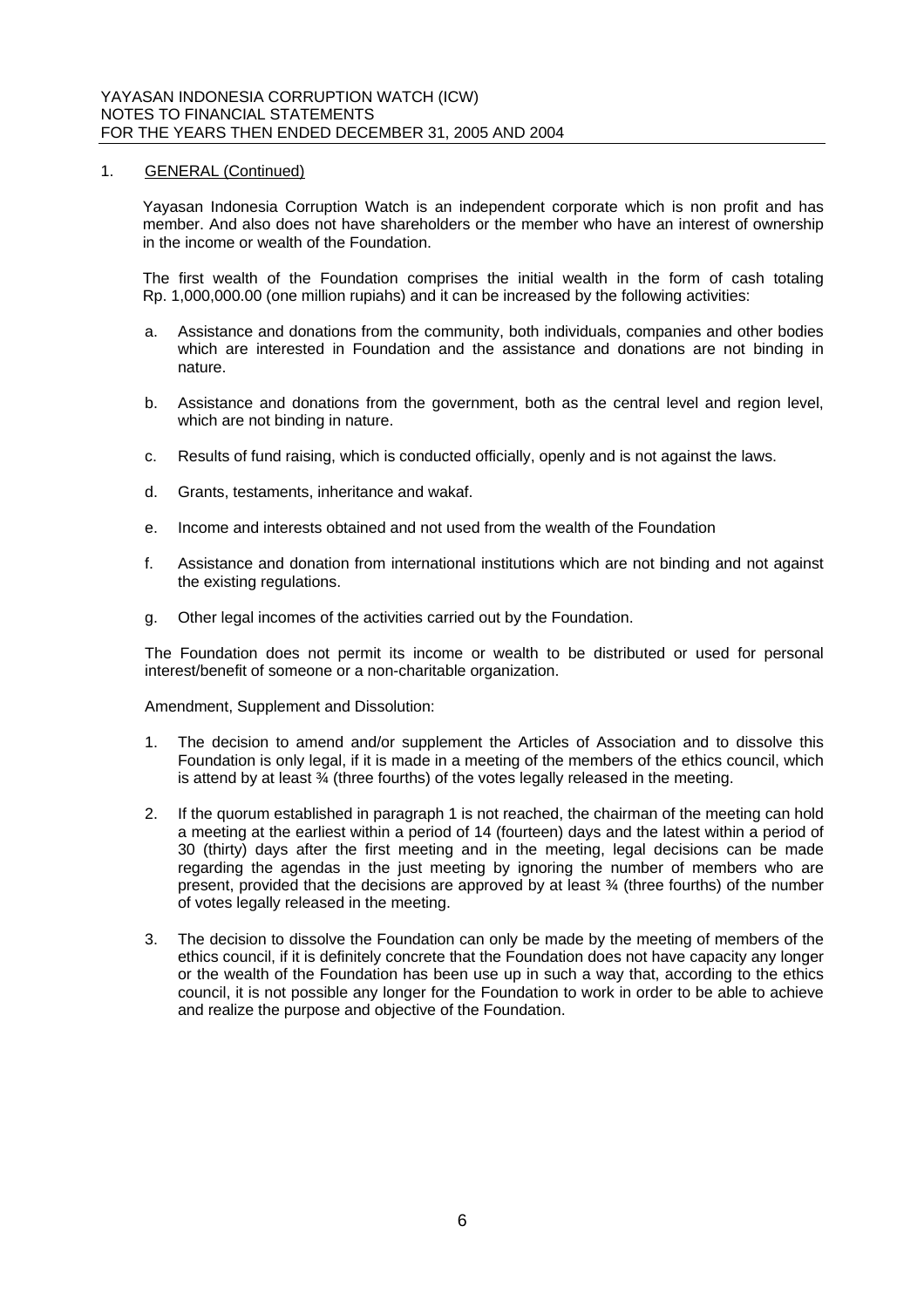#### 1. GENERAL (Continued)

- 4. In the above mentioned meetings, the chairman of the ethics council can invite members of the Body of worker who have the right to speak up, but they do not have votes.
- 5. The provisions in the above mentioned paragraph 3 do not minimize the provisions in article 12 paragraph 2.

If the Foundation is dissolved, the body of worker is obligated to settle the debts and credits of the Foundation under the auspices of the chairman of the body of worker or another person appointed by the ethics council and if there is a reminder of the wealth of the Foundation, it will be provided to the bodies or associations which have the same purpose and objective as that of the Foundation and other social bodies stipulated by the ethics council.

#### 2. ACCOUNTING POLICY

#### a. Financial Statement

Organization's financial report presented in full Rupiah is prepared on the accrual basis with the concept of historical value. The report on cash flow is prepared with the indirect method.

b. Report Period

Report period of the financial statement from 01 January up to 31 December for 2004 and 2003.

c. Recognition of Receipt

Contribution is entered on the basis of cash receipt. Receipt is entered on the basis of the delivery of service to employer. Burden is recognized in accordance with the period of utilization (accrual basis).

d. Receipt and Expenditure

All funds received, and bank interest was recorded as receipt then all program and bank administration were recorded as expenditure.

e. Exchange Rate

Financial transactions were recorded in rupiah currency. Every Transactions in Foreign Currency were converted with exchange rate at the day of the transaction occurred.

Rates for cash and equivalent at the end of the year based on USD  $1 =$  Rp 9,520.00 and Euro 1= Rp 11,533.00 for 2005, USD 1= RP 9,000.00 and Euro 1 = RP 11,000.00 for 2004.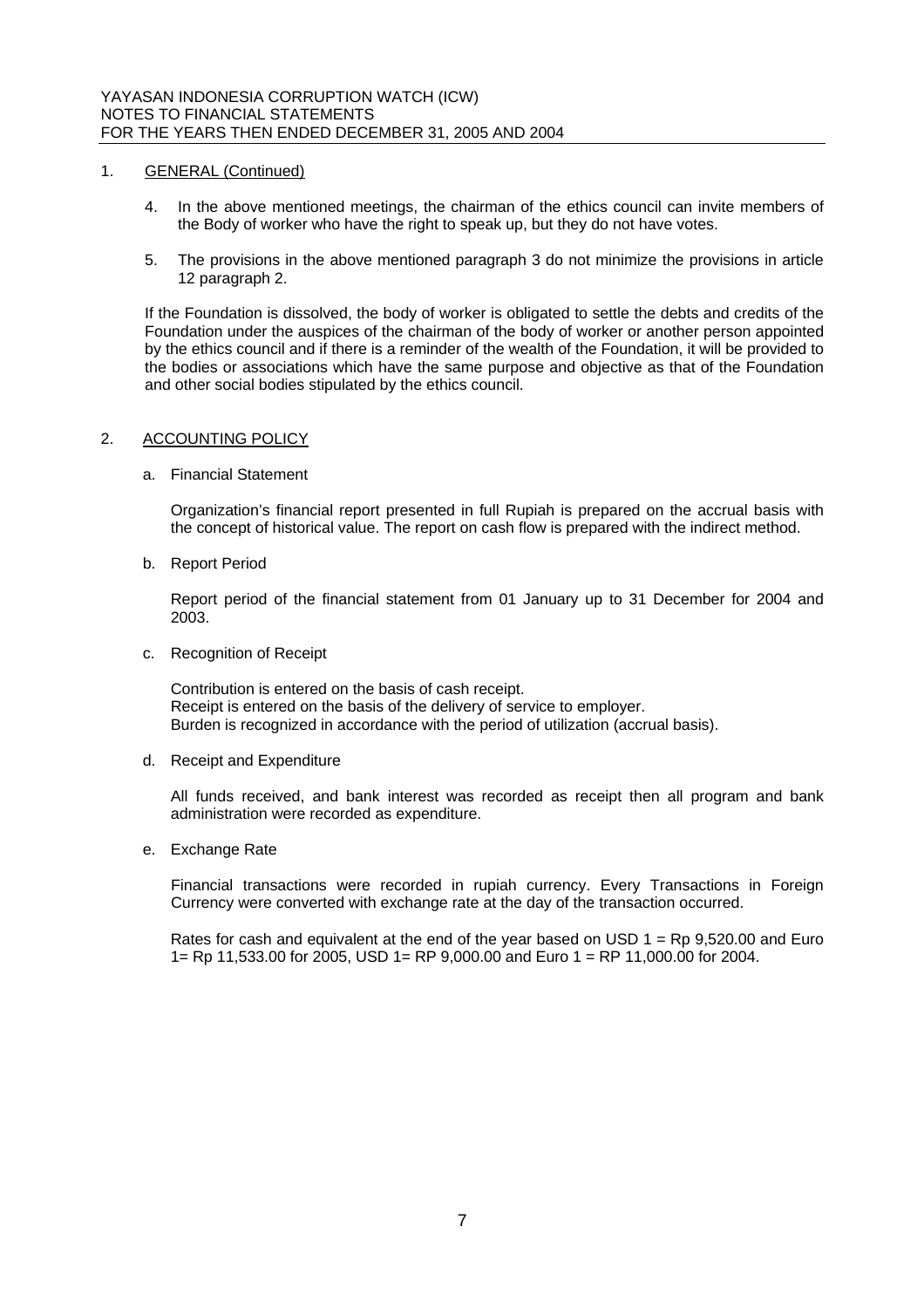#### 2. ACCOUNTING POLICY (Continued)

f. Fixed assets

Assets are expressed on the basis of the acquisition price. Depreciation on assets is constantly calculated on the basis of straight line method by estimating the period of utilization of the relevant assets, namely as follow:

#### Office equipment  $=$  4 years

Cost of acquisition of fixed assets was recorded on the balance sheet and the fixed assets depreciated. The normal maintenance burden is charged to the report on the on-going activity, while the repair, addition, rehabilitation, expansion, etc which increase the period of utilization or capacity of assets are capitalized.

Since 2005 cost of acquisition of fixed assets directly charged as expense on the period occurred. Previous book value are charged as expense for 2005.

#### g. Fund Balance

The net balance of income against expenses during the year is accumulated as fund balance. The organization presents grant or wakaf in the forms of cash or other assets as a committed contribution, if the grant or wakaf is received with the condition which restricts the use of funds (the assets). If the restriction of the contribution has expired, namely at the time the period of the restriction has ended or the restriction of the goal has been met, the temporarily committed fund balance (net assets) is regrouped into the uncommitted fund balance (net asset) and presented in the report on activities as the fund balance (net asset) which is exempted from restriction.

The organization presents grant or wakaf in the form of land, building and equipment as uncommitted contribution, except if there is a restriction which explicitly states the goal of the utilization of the assets from contributor. The grant or wakaf for fixed asset with explicit restriction stating the goal of utilization of the asset and the contribution in the form of cash or other assets which must be used to acquire fixed asset, are presented as committed contribution. If there is no explicit restriction from the contributor concerning the restriction on the period of utilization of the fixed assets, the exemption of the restriction is reported at the same time the fixed asset is utilized.

h. Grantor

During 2005 ICW received fund from:

| - SEACA |
|---------|
| - ICCO  |
| - HIVOS |
| - FITRA |
|         |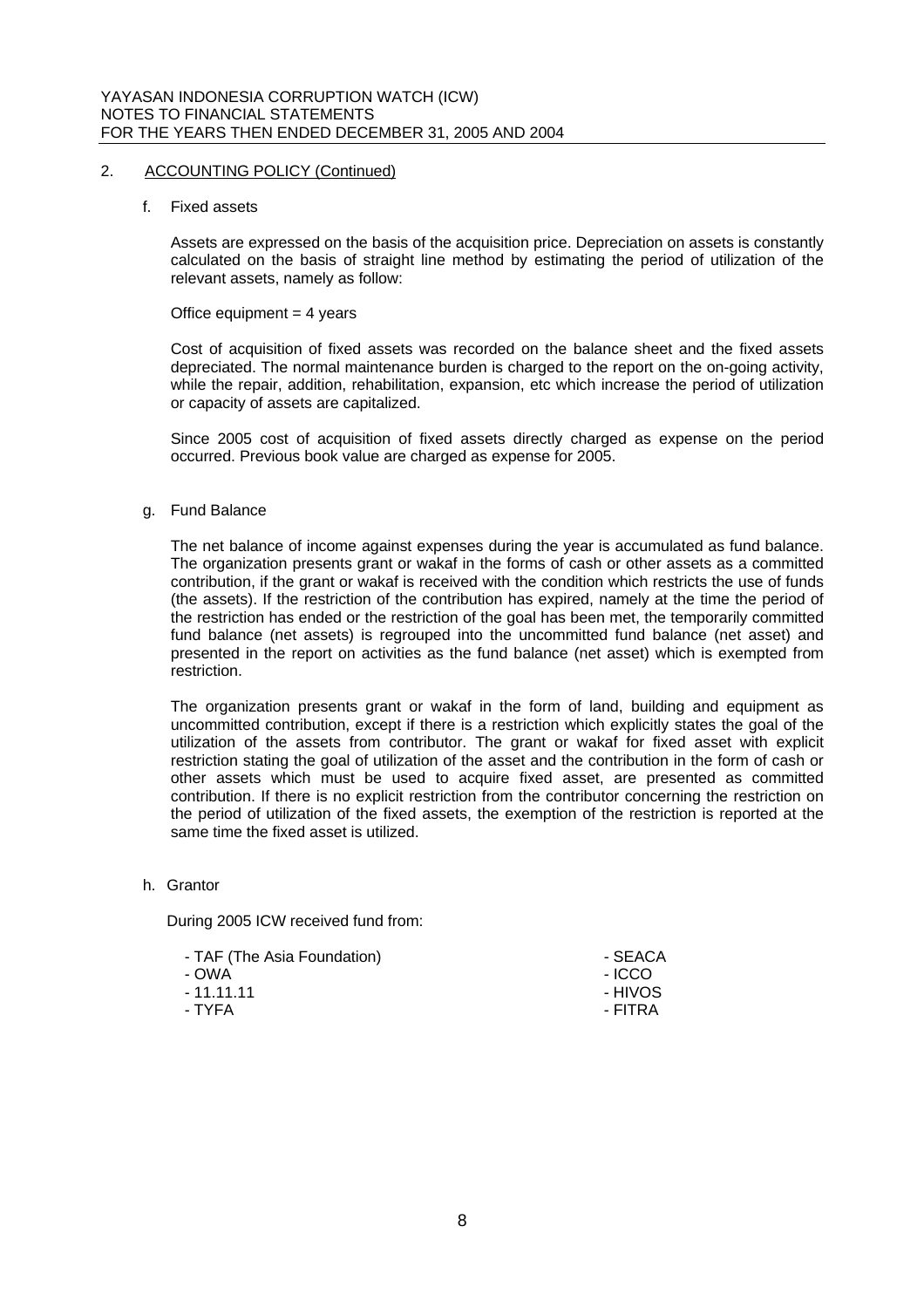# 3. LIST BOARDS OF ETHICS COUNCIL AND BODY WORKERS

| <b>Board of Ethics Council</b>               | : Adi Andojo<br>; Bambang Widjojanto<br>; Dadang Trisasongko<br>; Kemala Chandra Kirana<br>; Masdar F. Masudi<br>; Teten Masduki |
|----------------------------------------------|----------------------------------------------------------------------------------------------------------------------------------|
| Body of Workers                              |                                                                                                                                  |
| Coordinator                                  | : Teten Masduki                                                                                                                  |
| Co. Coordinator                              | : Lucky Djani<br>: Danang Widoyoko                                                                                               |
| Finance Manager                              | : Siti Sumarni                                                                                                                   |
| Coordinator of Legal and Court Monitoring    | : Emerson Yuntho                                                                                                                 |
| Coordinator of Public Service Monitoring     | : Ade Irawan                                                                                                                     |
| Coordinator of Investigation                 | : Fahmi Badoh                                                                                                                    |
| Coordinator of Information and Documentation | : Adnan Topan Husodo                                                                                                             |

#### 4. CASH AND EQUIVALENT

|                   |               | 2005             | 2004           |
|-------------------|---------------|------------------|----------------|
|                   |               | <b>Rp</b>        | <b>Rp</b>      |
| Cash              |               | 5.749.301,00     | 1.451.850,00   |
|                   |               |                  |                |
| Bank              |               |                  |                |
| BNI A/C, 420 2252 |               | 59.146.527,00    |                |
| BNI A/C. 436 1713 |               | 63.077.873,00    |                |
|                   |               |                  |                |
| BNI A/C. 436 1713 |               | 212.856.667,00   |                |
| BNI A/C. 612 4374 |               | 10.195.160,00    |                |
| BNI A/C, 447 6021 |               | 4.106.496,00     |                |
| BNI A/C. 447 5981 |               | 6.908.723,00     | 79.485.245,00  |
| BNI A/C, 447 5992 |               | 131.178.446,00   | 1.261.804,00   |
| BNI A/C. 447 6009 |               | 31.551.109,00    | 3.072.901,00   |
| BNI A/C. 447 6043 |               | 306.141.817,00   | 493.003.033,00 |
| BNI A/C, 447 6054 |               | 4.904.856,00     | 8.104.078,00   |
| BNI A/C. 447 6065 |               | 4.676.316,00     | 4.780.002,00   |
| BNI A/C. 444 9859 |               | 98.463.611,00    | 72.047.020,00  |
| BNI A/C, 444 9860 | USD 22,166.61 | 211.026.127,20   | 103.616.550,00 |
| BNI A/C. 444 9871 | EUR 61,873.58 | 713.587.998,14   | 122.896.360,00 |
|                   | Sub total     | 1.857.821.726,34 | 888.266.993,00 |
| Total             |               | 1.863.571.027,34 | 889.718.843,00 |
|                   |               |                  |                |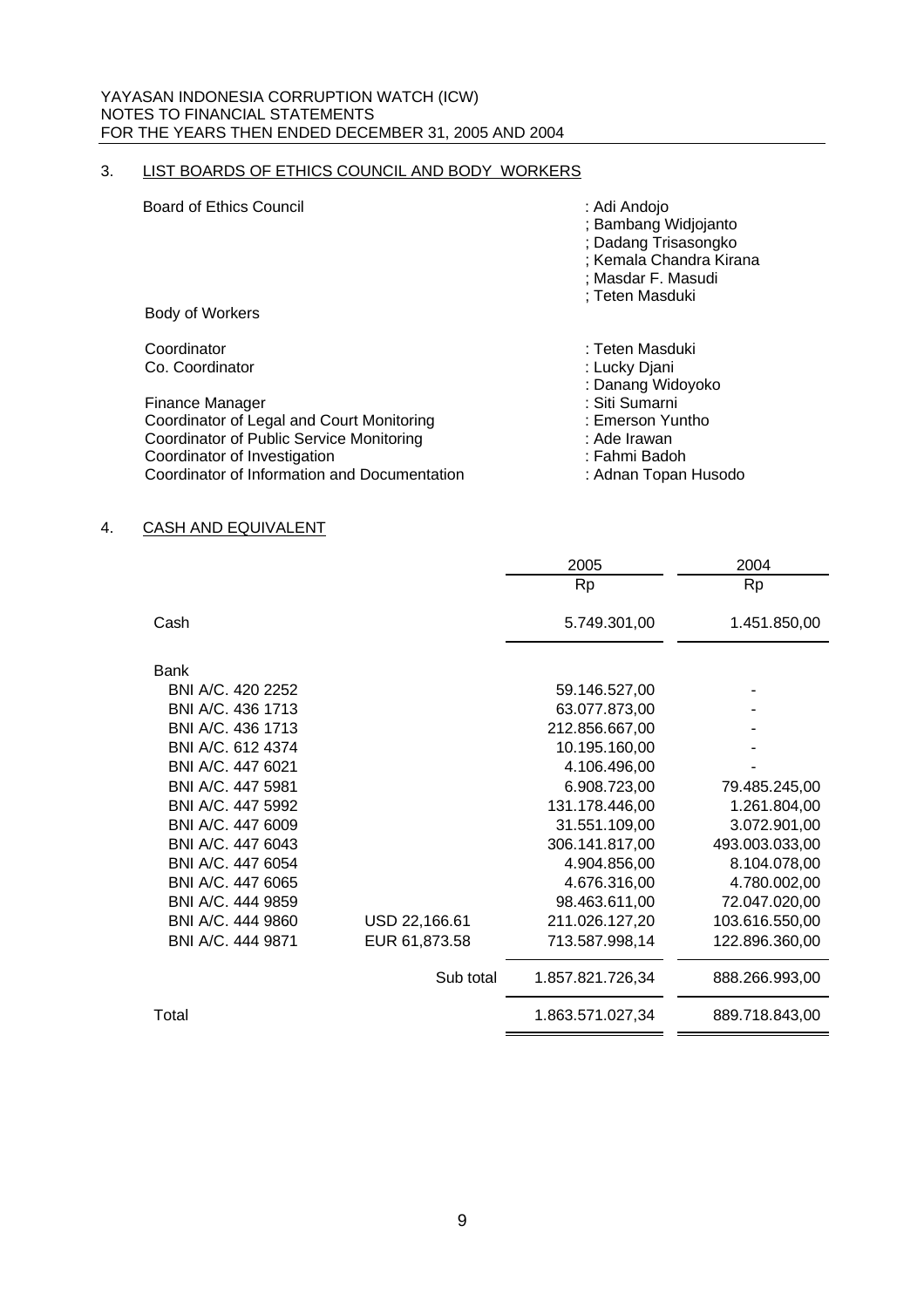## 5. PREPAYMENT

|               | 2005           | 2004           |
|---------------|----------------|----------------|
|               | <b>Rp</b>      | <b>Rp</b>      |
|               |                |                |
| <b>TAF</b>    | 86.050.000,00  | 200.000,00     |
| TAF Aceh      | 82.085.683,00  |                |
| Hivos Korpol  | 41.772.365,00  |                |
| 11.11.11      | 23.577.000,00  | 27.377.331,00  |
| Hivos Aceh    | 18.790.000,00  |                |
| <b>CPLG</b>   | 6.750.000,00   |                |
| <b>PGR</b>    | 3.125.291,00   | 67.325.000,00  |
| <b>TIFA</b>   |                | 300,000,00     |
| <b>Others</b> | 744.000.00     | 14.271.331,00  |
| Total         | 262.894.339.00 | 109.473.662,00 |

### 6. FIXED ASSETS

|                                                     | 2005             | 2004             |
|-----------------------------------------------------|------------------|------------------|
|                                                     | <b>Rp</b>        | Rp               |
| Cost of Acquisition<br>Office equipment             | 307.114.925,00   | 240.017.900,00   |
| <b>Accumulated Depreciation</b><br>Office equipment | (307.114.925,00) | (200.491.075,00) |
| Book Value                                          |                  | 39.526.825,00    |

# 7. LIABILITIES

| 2005           | 2004           |
|----------------|----------------|
| Rp             | Rp             |
| 190.154.949,25 | 140.163.622,00 |
| 23.577.000,00  | -              |
|                | 63.985.300,00  |
| 213.731.949,25 | 204.148.922,00 |
|                |                |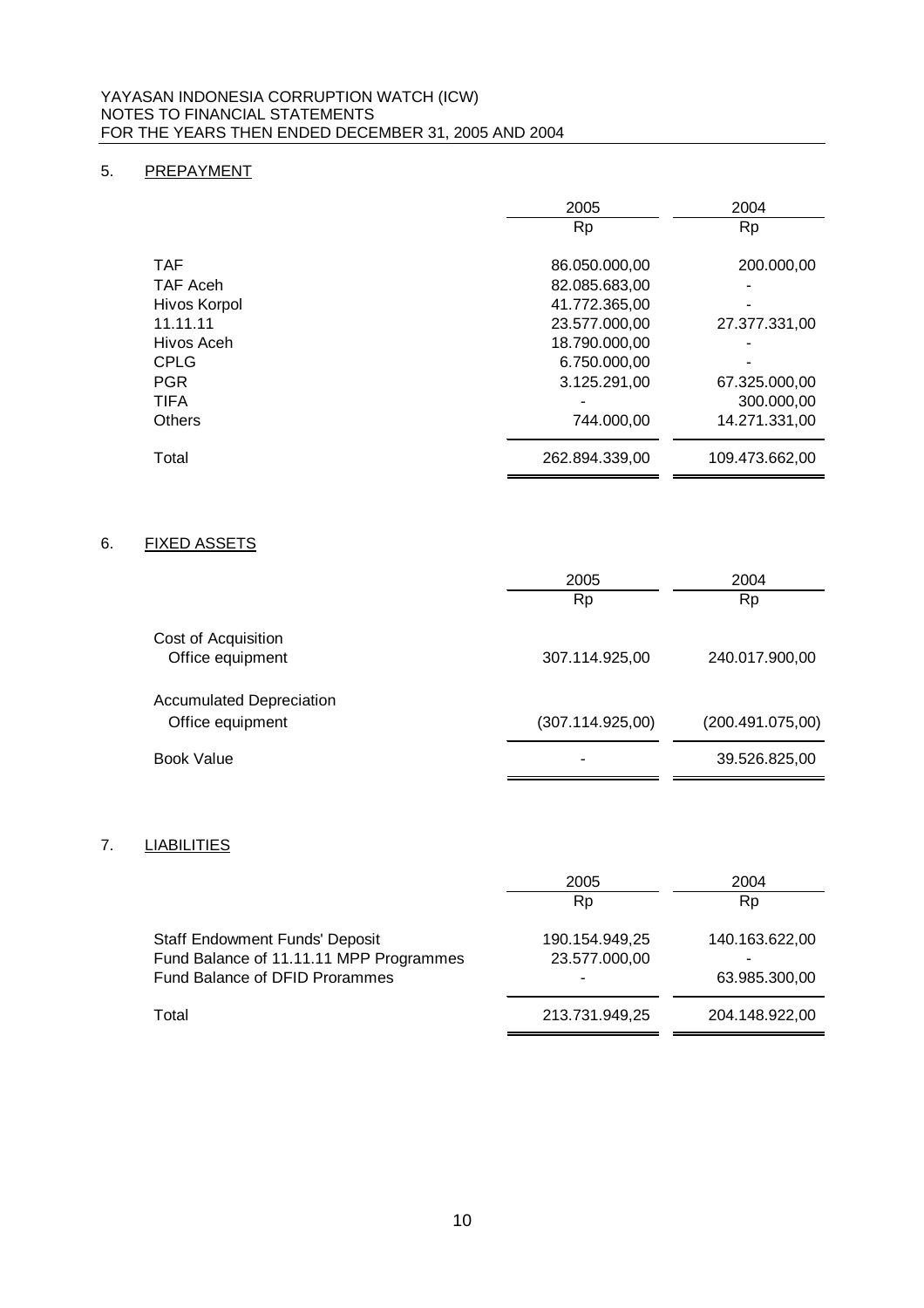## 8. FUND BALANCE

|                                   | 2005             | 2004           |
|-----------------------------------|------------------|----------------|
|                                   | <b>Rp</b>        | <b>Rp</b>      |
|                                   |                  |                |
| Unrestricted                      |                  |                |
| <b>Others</b>                     | 20.100.083,36    | 66.347.764,00  |
|                                   |                  |                |
| Temporary restricted:             |                  |                |
| <b>TAF Aceh</b>                   | 365.962.567,00   |                |
| Hivos Aceh                        | 338.987.863,00   |                |
| <b>PGR</b>                        | 309.267.108,00   | 489.731.458,00 |
| <b>TAF MPP</b>                    | 254.177.293,00   |                |
| <b>HIVOS</b>                      | 174.408.280,00   | 1.261.804,00   |
| 11.11.11 Aceh                     | 137.081.805,00   |                |
| <b>DFID</b>                       | 84.576.250,00    | 63.985.300,00  |
| <b>OWA</b>                        | 77.373.018,50    | 96.560.137,00  |
| <b>FITRA</b>                      | 59.146.527,00    |                |
| Imparsial                         | 34.795.800,00    |                |
| 11.11.11                          | 28.481.856,00    | 80.158.621,00  |
| Owa Aceh                          | 11.130.160,00    |                |
| <b>ICCO</b>                       | 10.357.406,00    |                |
| <b>Hivos Capacity</b>             | 5.594.600,00     |                |
| <b>SEACA</b>                      | 1.594.791,23     |                |
| <b>TIFA</b>                       | (301.991,00)     | 25.506.670,00  |
| The Asia Foundation               |                  | 10.902.358,00  |
| <b>AUSAID</b>                     |                  | 380.505,00     |
| <b>FORD</b>                       |                  | (264.209,00)   |
| <b>Total Temporary restricted</b> | 1.892.633.333,73 | 768.222.644,00 |
| Total                             | 1.912.733.417,09 | 834.570.408,00 |
|                                   |                  |                |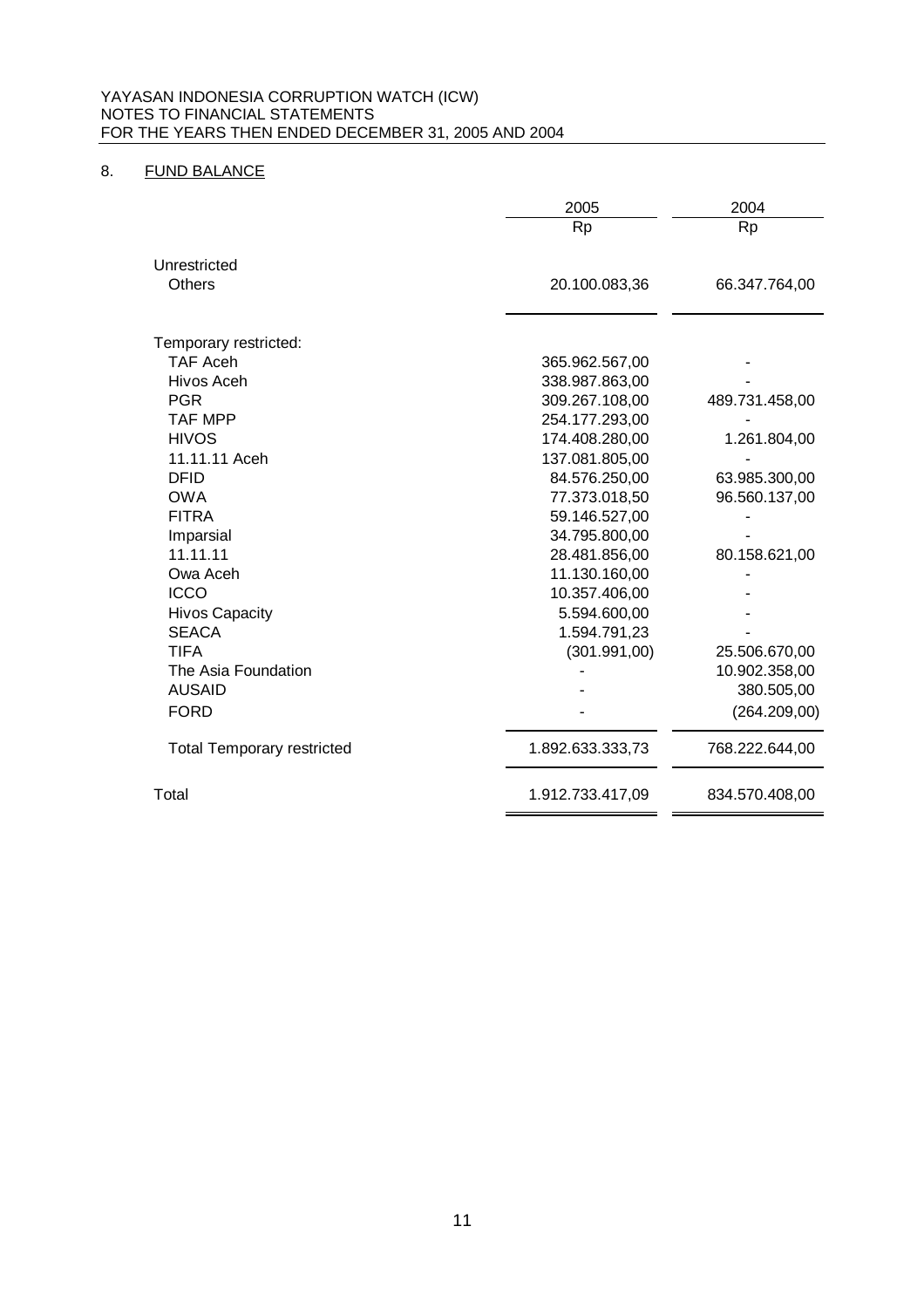# 9. RECEIPT – FUNDS FROM GRANTOR

|                       |           | 2005             | 2004             |
|-----------------------|-----------|------------------|------------------|
|                       |           | <b>Rp</b>        | <b>Rp</b>        |
|                       |           |                  |                  |
| Hivos Aceh            |           | 882.298.995,00   |                  |
| <b>TAF</b>            |           | 721.830.000,00   | 529.665.000,00   |
| <b>TAF Aceh</b>       |           | 685.100.000,00   |                  |
| 11.11.11              |           | 503.500.567,00   | 493.754.539,00   |
| <b>ICCO</b>           |           | 474.440.000,00   |                  |
| Hivos korpol          |           | 428.900.000,00   |                  |
| 11.11.11 Aceh         |           | 392.806.800,00   |                  |
| <b>OWA</b>            |           | 224.824.831,50   | 165.826.440,00   |
| Fitra                 |           | 201.000.000,00   |                  |
| <b>Hivos Capacity</b> |           | 117.050.000,00   |                  |
| Imparsial             |           | 86.177.000,00    |                  |
| Owa Aceh              |           | 19.040.000,00    |                  |
| Tyfa                  |           | 9.239.740,00     |                  |
| Seaca                 |           | 9.199.366,23     |                  |
| <b>PGR</b>            |           |                  | 2.222.636.007,00 |
| <b>DFID</b>           |           |                  | 345.100.000,00   |
|                       | Sub total | 4.755.407.299,73 | 3.756.981.986,00 |
| <b>Bank Interest</b>  |           | 23.069.754,00    | 9.617.338,00     |
| Total                 |           | 4.778.477.053,73 | 3.766.599.324,00 |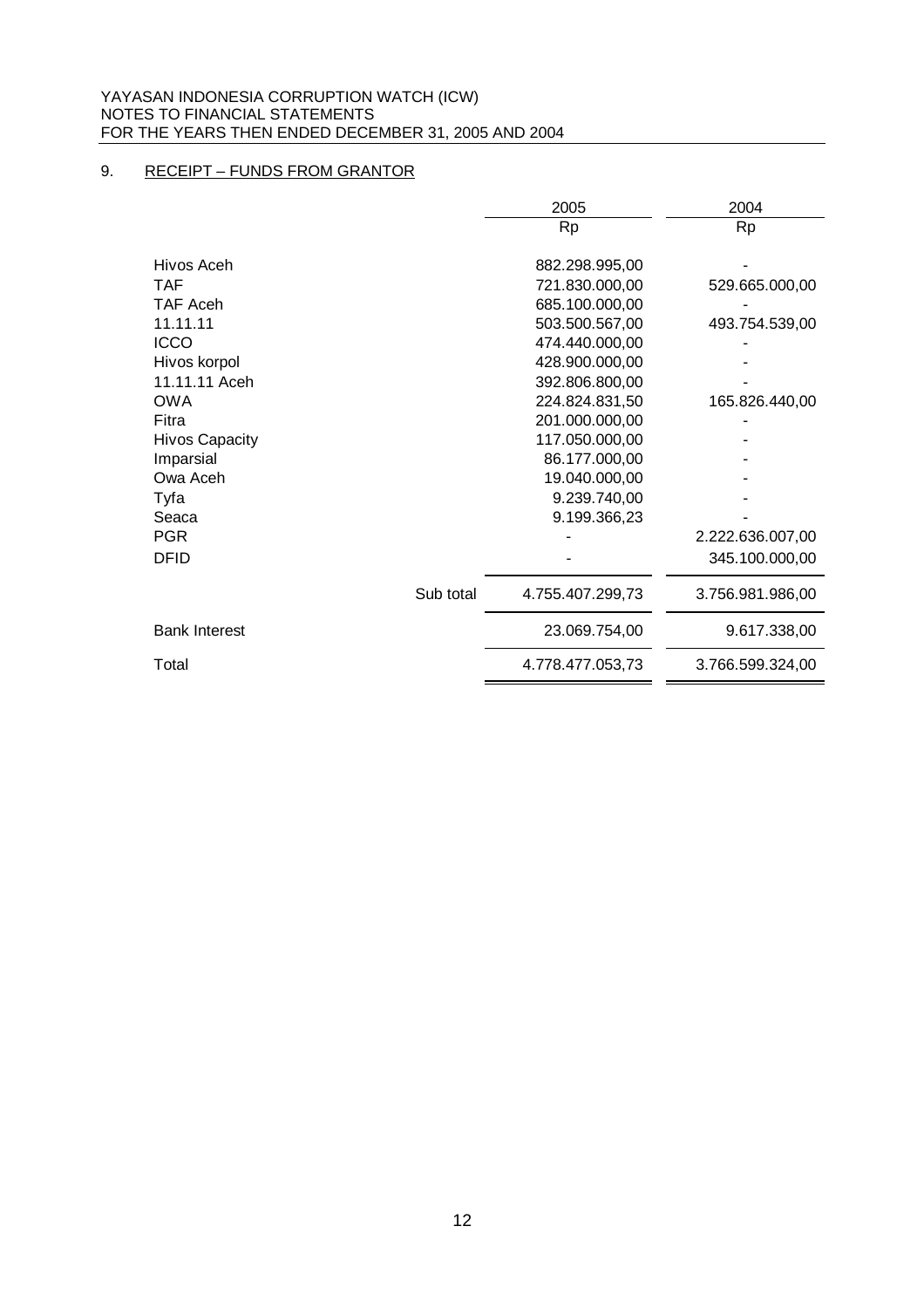#### 10. PROGRAMME GRANTOR

|                       | 2005             | 2004             |
|-----------------------|------------------|------------------|
|                       | <b>Rp</b>        | <b>Rp</b>        |
|                       |                  |                  |
| 11.11.11              | 556.644.837,00   | 669.868.389,00   |
| Hivos Aceh            | 546.029.912,00   |                  |
| <b>TAF MPP</b>        | 481.826.166,00   |                  |
| <b>ICCO</b>           | 465.047.815,00   |                  |
| <b>TAF Aceh</b>       | 324.133.271,00   |                  |
| <b>HIVOS</b>          | 257.500.266,00   | 1.595.700,00     |
| 11.11.11 Aceh         | 255.724.995,00   |                  |
| <b>DFID</b>           | 244.619.613,00   | 281.114.700,00   |
| <b>PGR</b>            | 187.054.639,00   | 1.719.723.632,00 |
| Fitra                 | 143.464.759,00   |                  |
| <b>Hivos Capacity</b> | 111.455.400,00   |                  |
| Imparsial             | 51.381.200,00    |                  |
| <b>TIFA</b>           | 37.527.589,00    | 28.874.330,00    |
| <b>OWA</b>            | 8.005.169,00     | 69.266.303,00    |
| <b>SEACA</b>          | 7.604.575,00     |                  |
| The Asia Foundation   |                  | 516.554.767,00   |
| <b>AUSAID</b>         |                  | 27.931.437,00    |
| <b>FORD</b>           |                  | 283.950,00       |
| <b>FINLAND</b>        |                  | (11.080,00)      |
| <b>NDI</b>            |                  | (270.000, 00)    |
| Total                 | 3.678.020.206,00 | 3.314.932.128,00 |

#### 11. RECEIPT NON-PROGRAM

|                 | 2005         | 2004          |
|-----------------|--------------|---------------|
|                 | <b>Rp</b>    | <b>Rp</b>     |
| Donation        | 2.028.133,77 | 93.443.010,00 |
| Interest Income | 7.344.444,52 | 2.024.603,00  |
| Total           | 9.372.578,29 | 95.467.613,00 |